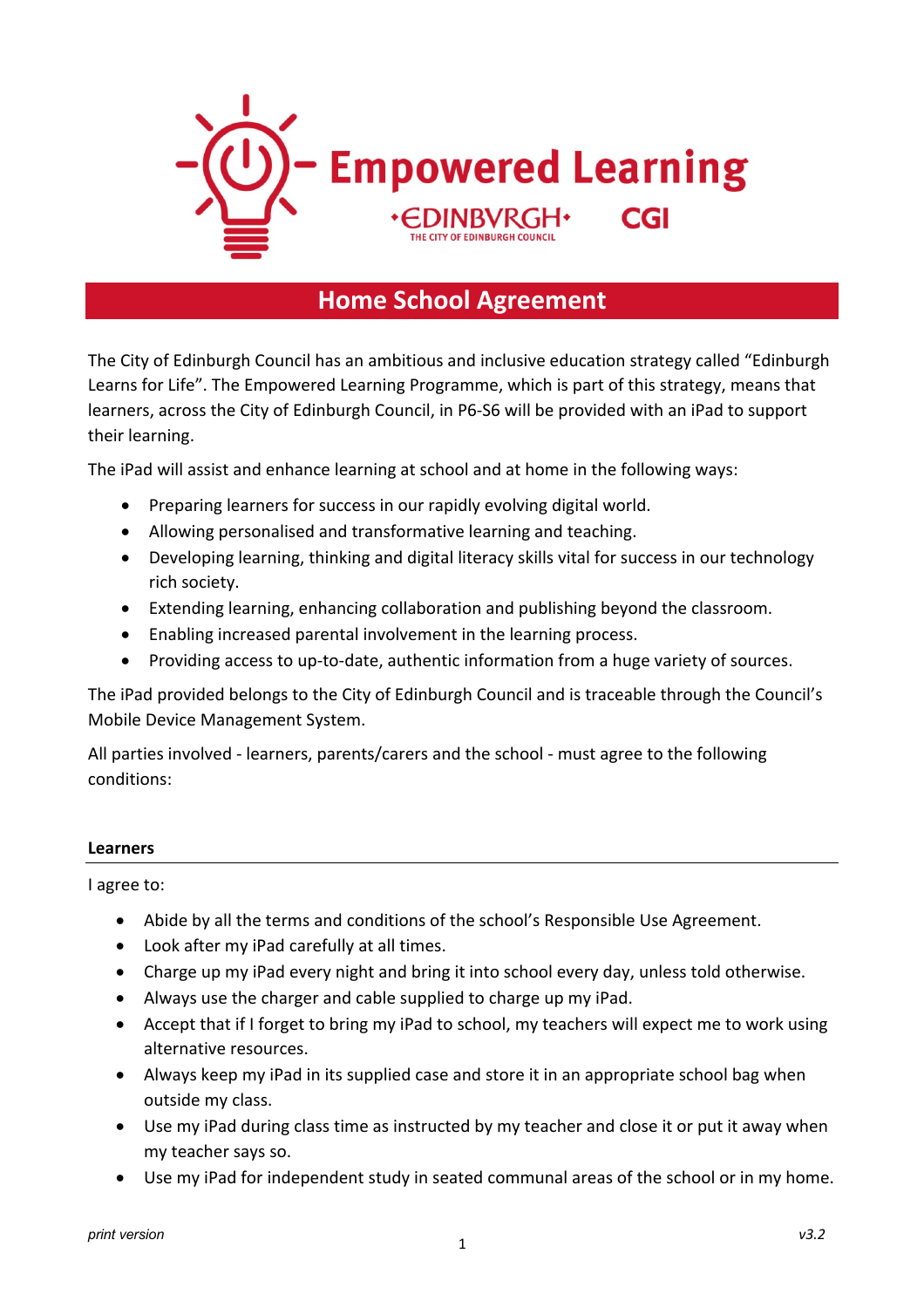- Never use my iPad in the playground, when walking between classes or when travelling to and from school.
- Never share my passcode or my iPad with another learner.
- Never remove any asset tags or security markings from my iPad.
- Do not allow the iPad to be subject to graffiti.
- Never attempt to use any third party programs or tools to change the configuration of my iPad.
- Immediately report any damage, loss or theft which happens in school to <position>.
- Report any technical problems to <position>.
- Ensure that all work done on the iPad is saved to OneDrive or iCloud, so it is backed up.

#### **Parents/Carers**

I agree to:

- Ensure that my child cares for and respects their iPad.
- Allow my child to make use of a school-provided Managed Apple ID, Microsoft 365 account and other online tools deemed appropriate by school staff.
- Immediately report any loss or theft which happens out of school, firstly to the police and then to the school. An incident number should be obtained from the police.
- Support my child to maintain the privacy of their usernames and passwords. Login details are the property of the child and are for the use of the child only.
- Ensure that the iPad is used solely by the child that the school has given it to.
- Monitor my child's use of the iPad at home, to ensure that only appropriate websites are accessed so that that they are safe online and behaving as a responsible cyber citizen.
- Ensure that the iPad is returned to the school if my child leaves the school, or at any other time upon the request of a senior member of staff.
- Allow the school to apply sanctions until the iPad and accessories have been returned after leaving school.
- Depending on circumstances, pay a contribution towards the replacement of a lost or damaged charger/cable/case.
- Depending on circumstances, pay a contribution towards any damage to or loss of the iPad. This contribution will be 50% of the cost for the first incident and 100% for any further incidents, up to a maximum of £150.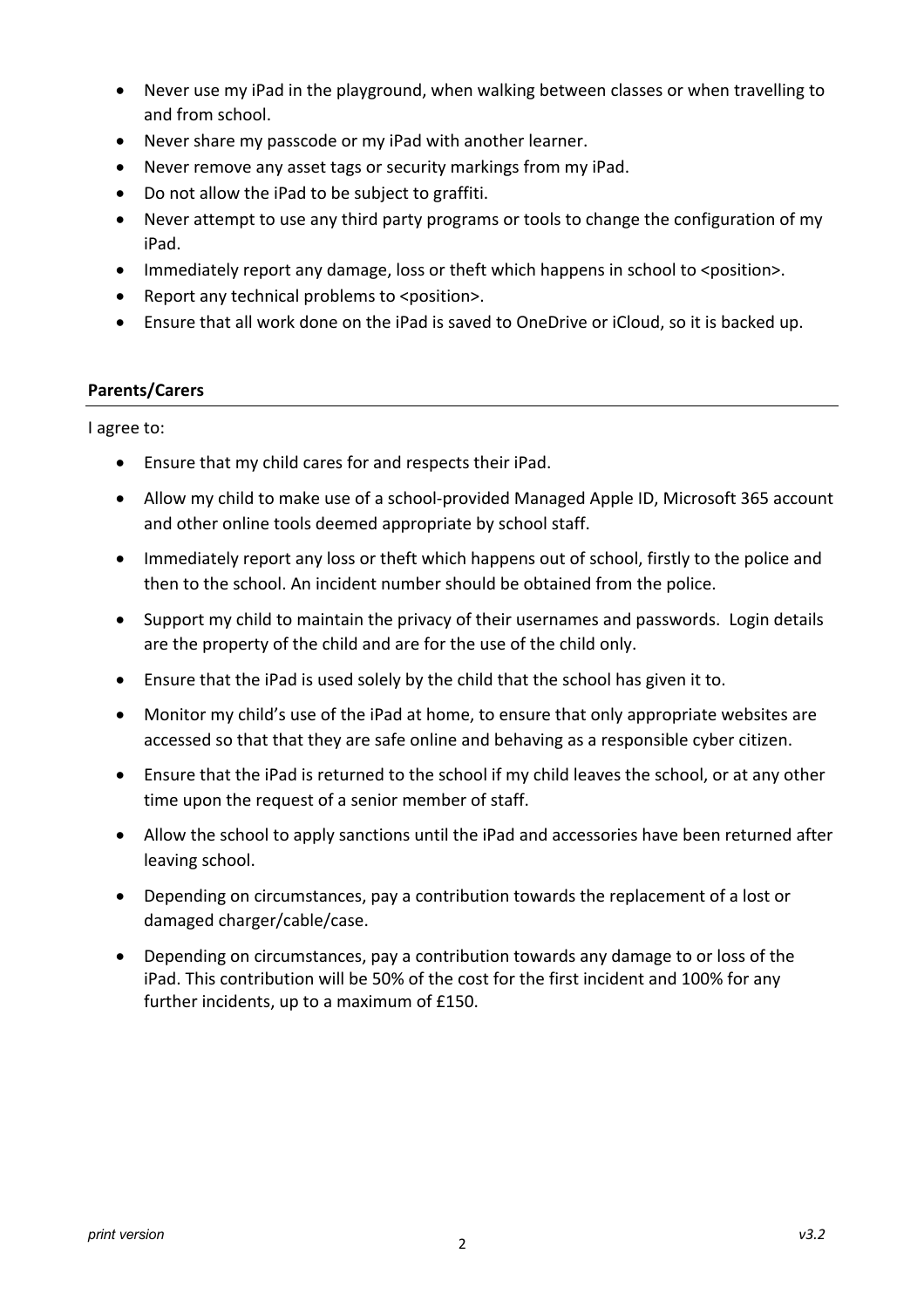#### **The School**

Agrees to:

- Provide each learner with an iPad and access to a range of online learning resources.
- Give learners an introduction to using and caring for the iPad. This will include a session on device security, digital safety and cyber resilience, maintenance and health and safety.
- Provide learners with a range of learning opportunities which make use of the iPad, both in school and at home.
- Manage the list of apps available, device management and appropriate web filtering.
- Provide parents/carers with ongoing advice to help them support their child's use of their iPad.
- Make sure that the iPad is working and that any repairs on the iPad are dealt with as quickly and effectively as possible.
- Provide wireless access to the internet within the school. Provision will be made during school opening hours to allow learners to complete homework/carry out research using the internet if required. The school will not be responsible for any costs involved, nor content accessed, when the internet is used out of school.
- Issue questionnaires to learners and parents/carers to help us in our ongoing evaluation of the iPads and to ensure their use contributes to high quality learning and teaching.

#### **Possible Sanctions**

We expect that parties concerned: learners, parents/carers and the school, to follow all the rules and procedures listed in this agreement. If a learner breaks these rules then the school reserves the right to restrict or remove their access to any school ICT facility. Specifically in this case:

- If a learner persistently refuses to follow a teacher's instructions or stay on task, they may be told to put their iPad away and work using alternative resources for the rest of the lesson.
- Continued inappropriate use of the iPad during lessons and failure to follow instructions given by the teacher will result in senior members of staff being informed who will then take appropriate action.
- If a learner accesses the Internet inappropriately, they may be banned from accessing the internet in school for a period of time. Parents/carers will be notified if this happens.
- If a learner persistently or seriously misuses their iPad, it will be removed from them by a member of the Senior Leadership Team for a period. If this happens parents/carers will be invited in to support the school in resolving this matter.
- In extreme circumstances, the iPad may be removed permanently.

### **Please complete the form on page 4 and return it to school**